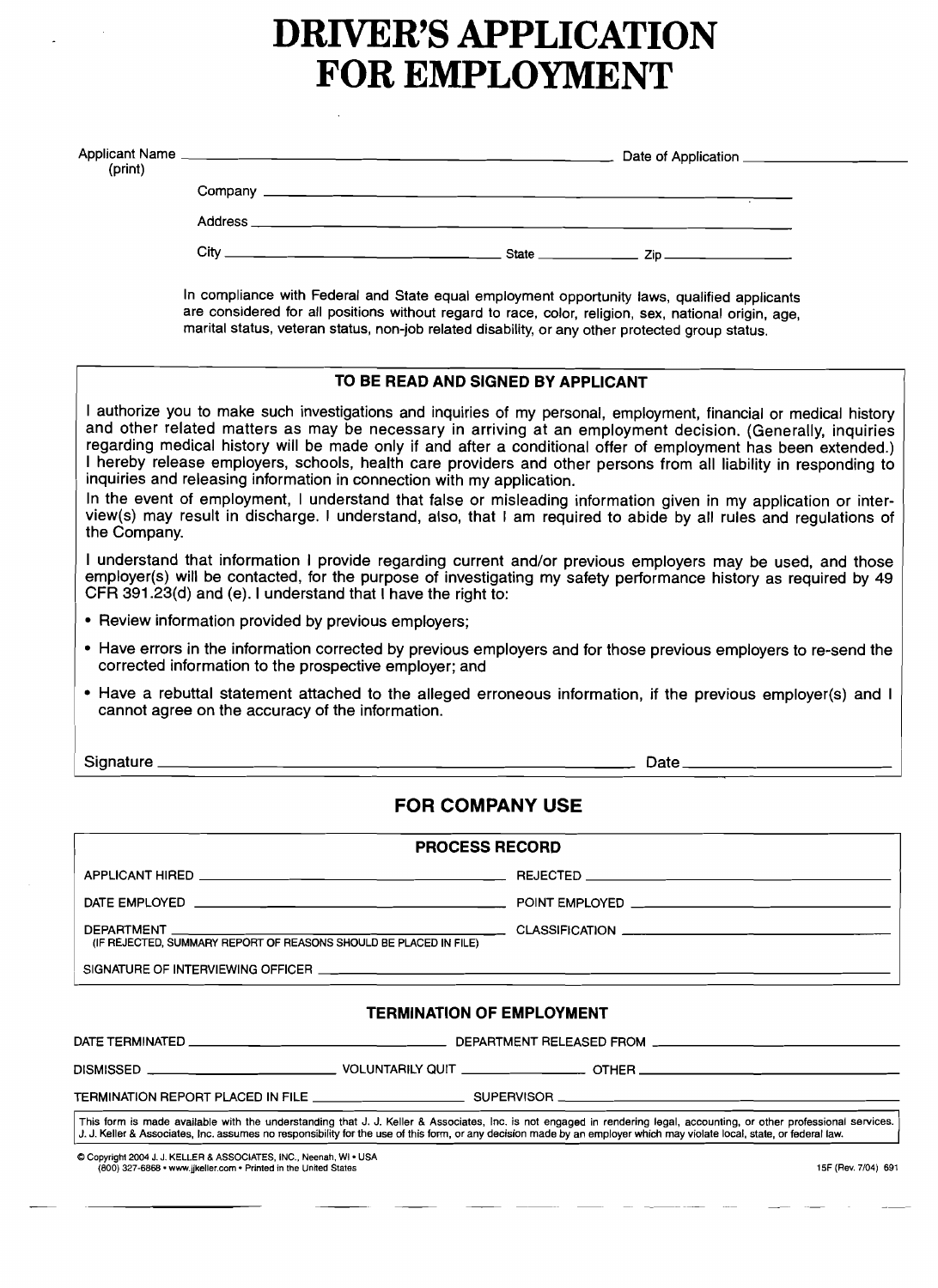# **APPLICANT TO COMPLETE**

(answer all questions - please print)

| Name_<br>Last                                                | $\overline{\phantom{a}}$                                                                                                                 | <b>First</b>              | Middle |                                                 |                                      |               |
|--------------------------------------------------------------|------------------------------------------------------------------------------------------------------------------------------------------|---------------------------|--------|-------------------------------------------------|--------------------------------------|---------------|
|                                                              | List your addresses of residency for the past 3 years.                                                                                   |                           |        |                                                 |                                      |               |
|                                                              |                                                                                                                                          |                           |        |                                                 |                                      |               |
| Current Address _                                            | <b>Street</b>                                                                                                                            |                           |        | City                                            |                                      |               |
|                                                              |                                                                                                                                          |                           |        | Phone ____________________________ How Long? __ |                                      |               |
| Previous                                                     | <b>State</b>                                                                                                                             | Zip Code                  |        |                                                 |                                      | $Vr/m$ o.     |
| Addresses                                                    | Street                                                                                                                                   | City                      |        | State & Zip Code                                | How Long? $\frac{1}{\text{yr./mo.}}$ |               |
|                                                              |                                                                                                                                          |                           |        |                                                 |                                      |               |
|                                                              | Street                                                                                                                                   | City                      |        | State & Zip Code                                | How Long? $\frac{y}{y}$              |               |
|                                                              |                                                                                                                                          |                           |        |                                                 | How Long? $\frac{1}{\text{yr./mo.}}$ |               |
|                                                              | <b>Street</b>                                                                                                                            | City                      |        | State & Zip Code                                |                                      |               |
|                                                              |                                                                                                                                          |                           |        |                                                 |                                      |               |
| Date of Birth _________<br>(Required for Commercial Drivers) |                                                                                                                                          |                           |        |                                                 |                                      |               |
|                                                              |                                                                                                                                          |                           |        |                                                 |                                      |               |
|                                                              |                                                                                                                                          |                           |        |                                                 |                                      |               |
|                                                              |                                                                                                                                          |                           |        |                                                 |                                      |               |
|                                                              | Are you now employed? _______ If not, how long since leaving last employment? ________________________________                           |                           |        |                                                 |                                      |               |
|                                                              |                                                                                                                                          |                           |        |                                                 |                                      |               |
| (Answer only if a job requirement)                           |                                                                                                                                          |                           |        |                                                 |                                      |               |
|                                                              |                                                                                                                                          |                           |        |                                                 |                                      |               |
| will be considered.                                          | If yes, please explain fully on a separate sheet of paper. Conviction of a crime is not an automatic bar to employment-all circumstances |                           |        |                                                 |                                      |               |
| attached job description]?                                   | Is there any reason you might be unable to perform the functions of the job for which you have applied [as described in the              |                           |        |                                                 |                                      |               |
| If yes, explain if you wish.                                 |                                                                                                                                          |                           |        |                                                 |                                      |               |
|                                                              |                                                                                                                                          | <b>EMPLOYMENT HISTORY</b> |        |                                                 |                                      |               |
|                                                              | All driver applicants to drive in interstate commerce must provide the following information on                                          |                           |        |                                                 |                                      | oll amployare |

All driver applicants to drive in interstate commerce must provide the following information on all employers during the preceding 3 years. List complete mailing address, street number, city, state and zip code.

Applicants to drive a commercial motor vehicle\* in intrastate or interstate commerce shall also provide an additional 7 years' information on those employers for whom the applicant operated such vehicle. (NOTE: List employers in reverse order starting with the most recent. Add another sheet as necessary.)

|                                                              | <b>DATE</b>                                                                                                      |                           |  |
|--------------------------------------------------------------|------------------------------------------------------------------------------------------------------------------|---------------------------|--|
| TO<br><b>FROM</b><br><b>NAME</b><br>MO.<br>YR.<br>MO.        |                                                                                                                  |                           |  |
| <b>ADDRESS</b>                                               | POSITION HELD                                                                                                    |                           |  |
| <b>CITY</b>                                                  | <b>STATE</b><br><b>ZIP</b>                                                                                       | SALARY/WAGE               |  |
| <b>CONTACT PERSON</b>                                        | <b>PHONE NUMBER</b>                                                                                              | <b>REASON FOR LEAVING</b> |  |
|                                                              | WERE YOU SUBJECT TO THE FMCSRs <sup>t</sup> WHILE EMPLOYED? U YES U NO                                           |                           |  |
| TESTING REQUIREMENTS OF 49 CFR PART 40? $\Box$ YES $\Box$ NO | WAS YOUR JOB DESIGNATED AS A SAFETY-SENSITIVE FUNCTION IN ANY DOT-REGULATED MODE SUBJECT TO THE DRUG AND ALCOHOL |                           |  |

PAGE 2 1SF (Rev. 7/04) 691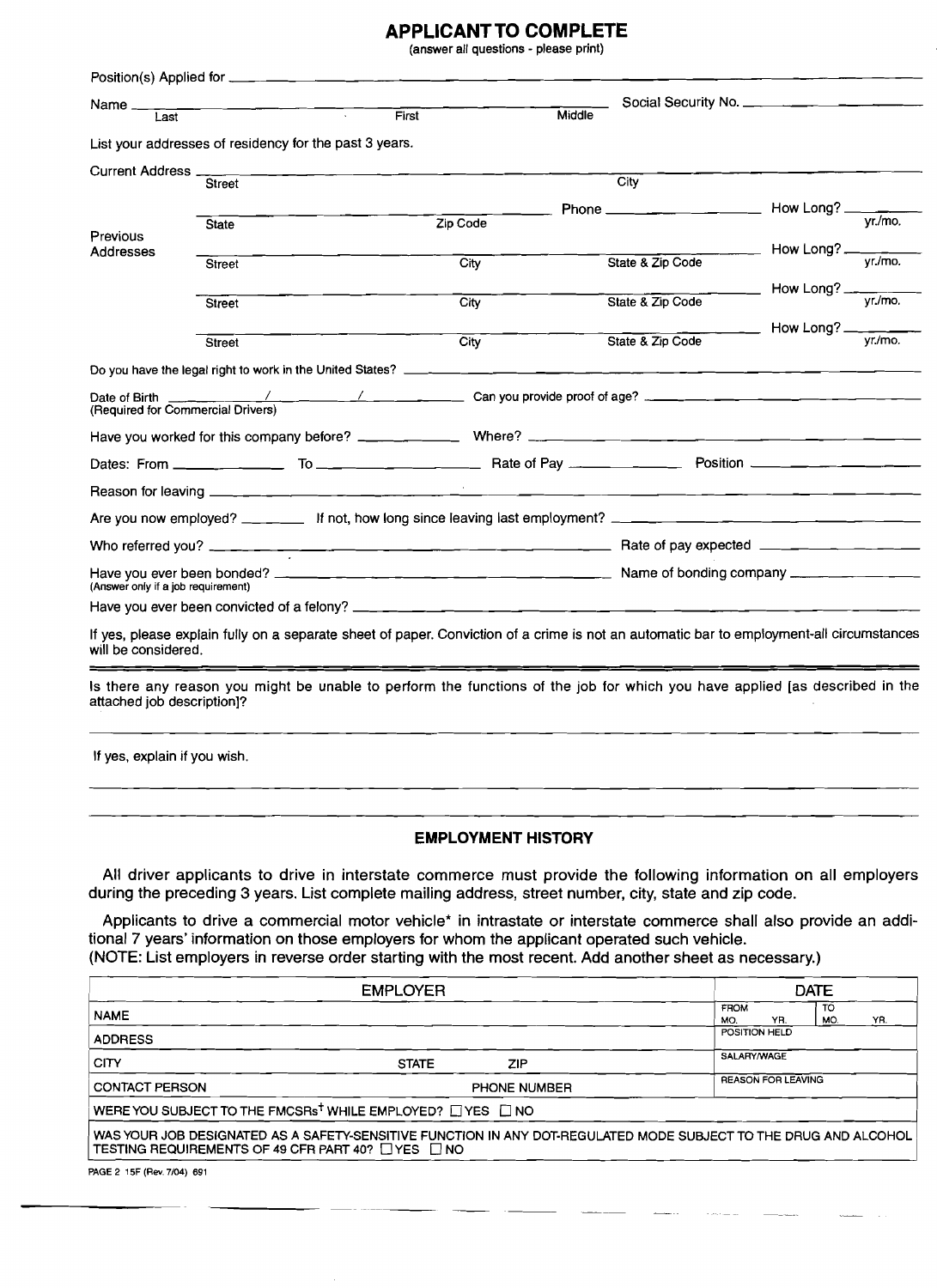#### **EMPLOYMENT HISTORY (continued)**

| <b>EMPLOYER</b>                                                                                                                                                                    |                     |                           | <b>DATE</b>      |     |
|------------------------------------------------------------------------------------------------------------------------------------------------------------------------------------|---------------------|---------------------------|------------------|-----|
| <b>NAME</b>                                                                                                                                                                        |                     | <b>FROM</b><br>YR.<br>MO. | <b>TO</b><br>MO. | YR. |
| <b>ADDRESS</b>                                                                                                                                                                     |                     | POSITION HELD             |                  |     |
| <b>CITY</b><br><b>STATE</b>                                                                                                                                                        | <b>ZIP</b>          | SALARY/WAGE               |                  |     |
| <b>CONTACT PERSON</b>                                                                                                                                                              | PHONE NUMBER        | <b>REASON FOR LEAVING</b> |                  |     |
| WERE YOU SUBJECT TO THE FMCSRs <sup>t</sup> WHILE EMPLOYED? $\Box$ YES $\Box$ NO                                                                                                   |                     |                           |                  |     |
| WAS YOUR JOB DESIGNATED AS A SAFETY-SENSITIVE FUNCTION IN ANY DOT-REGULATED MODE SUBJECT TO THE DRUG AND ALCOHOL<br>TESTING REQUIREMENTS OF 49 CFR PART 40? TYES TINO              |                     |                           |                  |     |
| <b>EMPLOYER</b>                                                                                                                                                                    |                     |                           | <b>DATE</b>      |     |
| <b>NAME</b>                                                                                                                                                                        |                     | FROM<br>MO.<br>YR.        | <b>TO</b><br>MO. | YR. |
| <b>ADDRESS</b>                                                                                                                                                                     |                     | POSITION HELD             |                  |     |
| CITY<br><b>STATE</b>                                                                                                                                                               | ZIP                 | SALARY/WAGE               |                  |     |
| <b>CONTACT PERSON</b>                                                                                                                                                              | <b>PHONE NUMBER</b> | <b>REASON FOR LEAVING</b> |                  |     |
| WERE YOU SUBJECT TO THE FMCSRs <sup>†</sup> WHILE EMPLOYED? □ YES □ NO                                                                                                             |                     |                           |                  |     |
| WAS YOUR JOB DESIGNATED AS A SAFETY-SENSITIVE FUNCTION IN ANY DOT-REGULATED MODE SUBJECT TO THE DRUG AND ALCOHOL<br>TESTING REQUIREMENTS OF 49 CFR PART 40? $\Box$ YES $\,\Box$ NO |                     |                           |                  |     |
| <b>EMPLOYER</b>                                                                                                                                                                    |                     |                           | <b>DATE</b>      |     |
| <b>NAME</b>                                                                                                                                                                        |                     | <b>FROM</b><br>MO.<br>YR. | TO<br>MO.        | YR. |
| <b>ADDRESS</b>                                                                                                                                                                     |                     | POSITION HELD             |                  |     |
| <b>STATE</b><br><b>CITY</b>                                                                                                                                                        | ZIP                 | SALARY/WAGE               |                  |     |
| <b>CONTACT PERSON</b>                                                                                                                                                              | <b>PHONE NUMBER</b> | REASON FOR LEAVING        |                  |     |
| WERE YOU SUBJECT TO THE FMCSRs <sup>t</sup> WHILE EMPLOYED? $\Box$ YES $\Box$ NO                                                                                                   |                     |                           |                  |     |
| WAS YOUR JOB DESIGNATED AS A SAFETY-SENSITIVE FUNCTION IN ANY DOT-REGULATED MODE SUBJECT TO THE DRUG AND ALCOHOL<br>TESTING REQUIREMENTS OF 49 CFR PART 40? $\Box$ YES $\Box$ NO   |                     |                           |                  |     |
| <b>EMPLOYER</b>                                                                                                                                                                    |                     |                           | <b>DATE</b>      |     |
| <b>NAME</b>                                                                                                                                                                        |                     | <b>FROM</b><br>YR.        | тο<br>MO.        | YR. |
| <b>ADDRESS</b>                                                                                                                                                                     |                     | MO.<br>POSITION HELD      |                  |     |
| <b>STATE</b><br><b>CITY</b>                                                                                                                                                        | <b>ZIP</b>          | SALARY/WAGE               |                  |     |
| <b>CONTACT PERSON</b>                                                                                                                                                              | <b>PHONE NUMBER</b> | <b>REASON FOR LEAVING</b> |                  |     |
| WERE YOU SUBJECT TO THE FMCSRs <sup>t</sup> WHILE EMPLOYED? $\Box$ YES $\Box$ NO                                                                                                   |                     |                           |                  |     |
| WAS YOUR JOB DESIGNATED AS A SAFETY-SENSITIVE FUNCTION IN ANY DOT-REGULATED MODE SUBJECT TO THE DRUG AND ALCOHOL<br>TESTING REQUIREMENTS OF 49 CFR PART 40? □ YES □ NO             |                     |                           |                  |     |
| <b>EMPLOYER</b>                                                                                                                                                                    |                     |                           | <b>DATE</b>      |     |
| <b>NAME</b>                                                                                                                                                                        |                     | <b>FROM</b><br>YR.<br>MO. | TO<br>MO.        | YR. |
| <b>ADDRESS</b>                                                                                                                                                                     |                     | POSITION HELD             |                  |     |
| <b>STATE</b><br>CITY                                                                                                                                                               | <b>ZIP</b>          | SALARY/WAGE               |                  |     |
| <b>CONTACT PERSON</b>                                                                                                                                                              | <b>PHONE NUMBER</b> | <b>REASON FOR LEAVING</b> |                  |     |
| WERE YOU SUBJECT TO THE FMCSRs <sup>t</sup> WHILE EMPLOYED? $\Box$ YES $\Box$ NO                                                                                                   |                     |                           |                  |     |
| WAS YOUR JOB DESIGNATED AS A SAFETY-SENSITIVE FUNCTION IN ANY DOT-REGULATED MODE SUBJECT TO THE DRUG AND ALCOHOL<br>TESTING REQUIREMENTS OF 49 CFR PART 40? □ YES □ NO             |                     |                           |                  |     |

\*Includes vehicles having a GVWR of 26,001 Ibs. or more, vehicles designed to transport 15 or more passengers, or any size vehicle used to transport hazardous materials in a quantity requiring placarding.

tThe Federal Motor Carrier Safety Regulations (FMCSRs) apply to anyone operating a motor vehicle on a highway in interstate commerce to transport passengers or property when the vehicle: (1) weighs or has a GVWR of 10,001 pounds or more, (2) is designed or used to transport 9 or more passengers, OR (3) is of any size and is used to transport hazardous materials in a quantity requiring placarding.